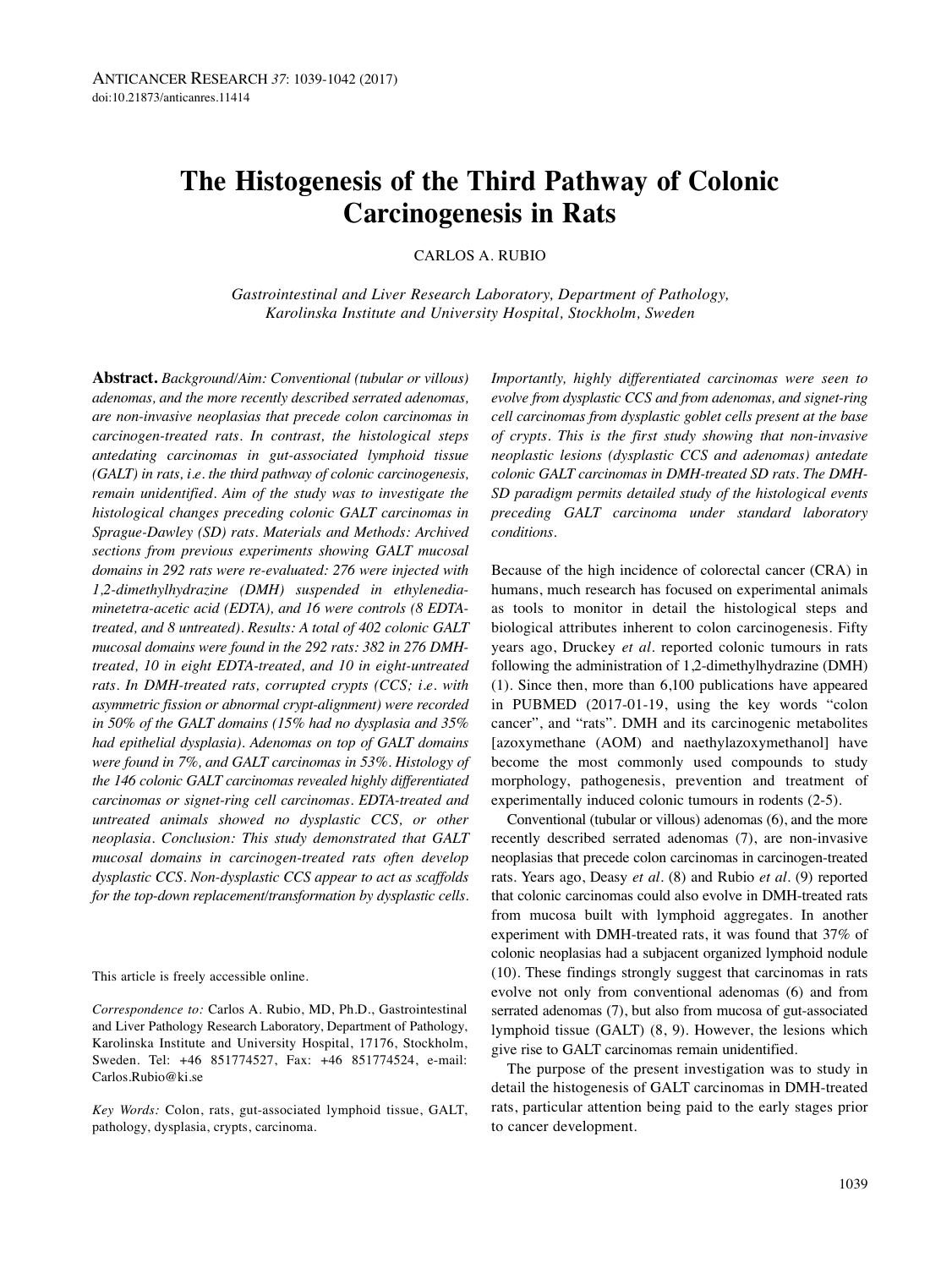### **Materials and Methods**

Two hundred and seventy-six Sprague-Dawley (SD) male rats (Anticimex, Stockholm, Sweden) were injected *s.c.* with 21 mg/kg of body weight of DMH hydrochloride salt (MW, 133-02) (Kebo, Stockholm, Sweden) suspended in 1 ml 1.5% ethylenediaminetetraacetic acid (EDTA) as a stabilizing agent, once a week. The treatment lasted 27 weeks. Eight additional SD rats received weekly injections containing 1 ml EDTA solution for 27 weeks, and eight SD rats fed *ad libitum* for 27 weeks received no treatment. Thereafter the animals were sacrificed.

The specimens sampled at autopsy consisted of isolated tumours or of entire colons ('Swiss-roll' technique). The specimens were processed for histology and sections were stained with haematoxylin and eosin (H&E).

Archived sections from previous experiments (10-14) were reviewed and those exhibiting colonic GALT mucosa, either normal or with neoplastic changes, were retrieved for this work.

*Definitions.* The normal colonic crypts of untreated rats are composed of test tube-shaped, close-packed crypts portraying straight axes, vertical to the *muscularis mucosae*.

*Colonic GALT mucosal domain in SD rats:* Colonic GALT domains are found in the anti-mesenteric border of the colon; they are typically organized into lymphoid aggregates within the mucosa and submucosa. Several authors described colonic GALT follicles to be covered by a mucosal lining having epithelial cuboidal cells, few or no goblet cells, M cells, and a subjacent primary lymphoid aggregate (without or with germinal centres) (15-17). In addition, colonic crypts with eosinophilic cytoplasm having few or no goblet cells were found here interspersed in the cuboidal epithelium in DMH-treated rats.

*Corrupted colonic crypts (CCS) in GALT domains in DMHtreated rats:* CCS in the GALT domain were regarded as those crypts showing asymmetric fission or aberrant crypt alignment (oblique or horizontal). Some were non-dysplastic and others exhibited epithelial dysplasia. Dysplastic CCS are lined by cells with hyperchromatic nuclei, cell stratification, eosinophilic cytoplasm with few or no goblet cells and occasionally, increased number of mitotic figures.

*Adenomas on top of colonic GALT domains in DMH-treated rats:* These are circumscribed neoplastic lesions composed of closepacked dysplastic CCS, found on top of colonic GALT domains (with or without carcinoma).

*GALT carcinomas in DMH-treated rats:* These are colonic GALT domains exhibiting neoplastic glands or signet ring cells invading into the submucosal layer or beyond. Three histological phenotypes were distinguished: highly differentiated carcinoma (HDC), signetring cell carcinomas (SRCC), and compound HDC/SRCC. Undifferentiated carcinoma was not found.

*Statistical analysis.* The non-parametric Mann–Whitney test was applied to compare difference between DMH-treated rats and controls. Statistical significance was defined as *p<*0.05.

The Ethical Committee of the Karolinska Institute, Stockholm, Sweden had approved the previous experiments (N 48/1989).

## **Results**

Out of the 292 rats with colonic GALT mucosa, segmental biopsies were sampled in 90 (31%) and Swiss roll specimens in the remaining 202 (69%).

The sections reviewed were retrieved from the following groups: 276 from DMH-treated rats, eight from EDTAtreated rats and eight from untreated rats.

A total of 402 colonic GALT domains were detected: 382 in the 276 DMH-treated rats (1.38 GALT/rat), 10 in the eight EDTA-treated rats (1.25 GALT/rat), and 10 in the eight untreated rats (1.38 GALT/rat).

*Histological findings in GALT domains in DMH-treated SD rats.* Non-dysplastic CCS were recorded in 56 (15%) out of the 382 colonic GALT domains, *i.e.* in 20% of the 276 rats (Figure 1). The epithelium in those crypts was usually eosinophilic, with few or no goblet cells.

Dysplastic CCs were present in 135 (35%) out of the 382 colonic GALT domains, *i.e.* in 49% of the 276 DMH-treated rats (Figure 1). No dysplastic CCs were found in the colonic GALT domain of EDTA-treated rats nor of untreated rats. The difference in frequency between dysplastic CCs in DMH-treated and in controls was significant (*p<*0.05).

Out of the 135 GALT domains with dysplastic crypts, 24% (33/135) exhibited only one dysplastic CC and in the remaining 76% (102/135) ≥2 dysplastic CCs were recorded.

Adenomas on top of GALT domains were found in 20 (5%) out of the 382 colonic GALT domains (7% of the 276 DMH-treated rats).

GALT carcinomas were detected in 146 (38%) out of the 382 colonic GALT domains (53% of the 276 DMH-treated rats).

HDCs were found in 110 (75%) at of the 146 colonic GALT carcinomas (Figure 2), SRCC in 29 (20%) (Figure 2), mucinous carcinomas in four (3%) and mixed carcinomas in the remaining three  $(2\%)$ . The difference in frequency between HDC, and SRCCs/mixed carcinomas in GALT carcinomas was significant (*p<*0.05).

HDCs were seen to evolve from dysplastic CCs (Figures 1 and 2) and from adenomas [16 HDCs (80%) were found among the 20 adenomas], and SRCCs from dysplastic goblet cells present at the base of crypts (Figure 2).

In 23 (16%) out of the 146 GALT carcinomas, the luminal surface was partially ulcerated.

*Histological findings in GALT domains in control rats.* No CCs with dysplasia, adenomas or carcinomas were found in the colonic GALT domain of EDTA-treated or of untreated rats.

### **Discussion**

The colonic crypts replicate by symmetric fission, beginning at the base of the crypts and proceeding upwards until two identical, individual crypts are created (18-20). During crypt renewal, stem cells at the crypt bottom generate amplifying daughter cells that proliferate and differentiate while migrating upwards (18-20). APC normally down-regulates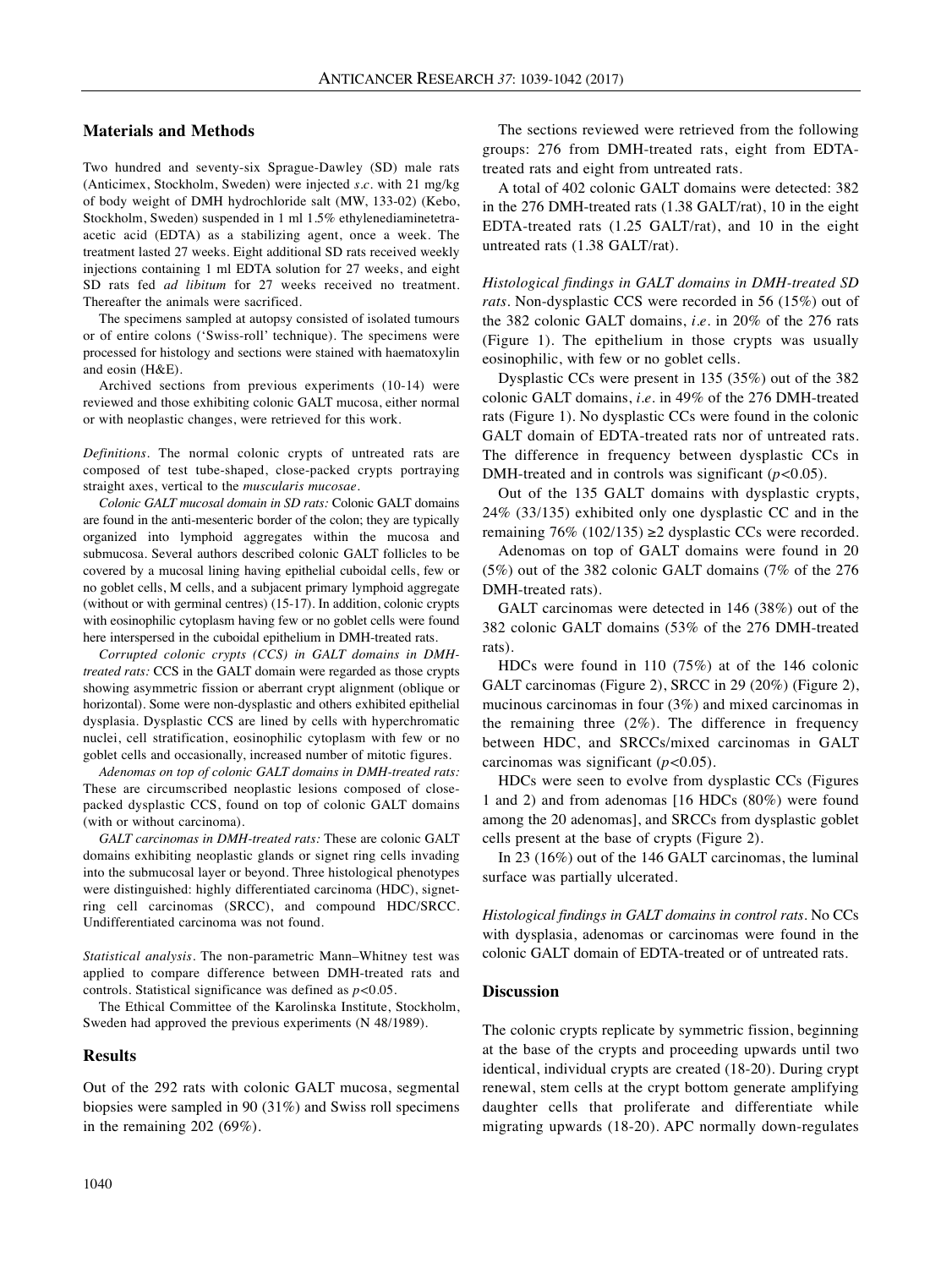

Figure 1. Histological features in colon tissue from dimethylhydrazine-treated Sprague-Dawley rats. Upper panel: Corrupted crypts with asymmetric fission (a, b) or aberrant crypt alignment (c, arrow) in colonic gut-associated lymphoid tissue. Note few or no goblet cells, and absence of conventional dysplasia. Lower panel: Dysplastic corrupted crypts in colonic GALT-mucosa. Note highly differentiated carcinoma evolving from *dysplastic corrupted crypts in e and f. Hematoxylin and eosin, a, c, d: ×10; b , e, f: ×20.*



Figure 2. Histological features in colon tissue from in dimethylhydrazine-treated Sprague-Dawley rats. Upper panel: Highly differentiated carcinomas in colonic gut-associated lymphoid tissue (GALT) mucosa evolving from dysplastic corrupted crypts in a and b. Detail of highly differentiated carcinoma in c. Lower panel: Signet-ring cell carcinoma in colonic GALT mucosa (d), evolving from dysplastic goblet cells present at the base of *crypts in e and f. Hematoxylin and eosin, a: ×10 ; b, d ×4; c, f ×20; e: ×40.*

WNT signalling. The APC concentration is low at the crypt bottom and high at the top (the domain of differentiated cells). WNT signalling, in contrast, is high at the bottom (where stem cells reside) and low at the top. Hence, WNT and APC gradients are important in crypt formation and regulation. Since both APC and WNT signalling components (*e.g.* survivin) are required for mitosis, this mechanism establishes a zone in the lower crypt where conditions are